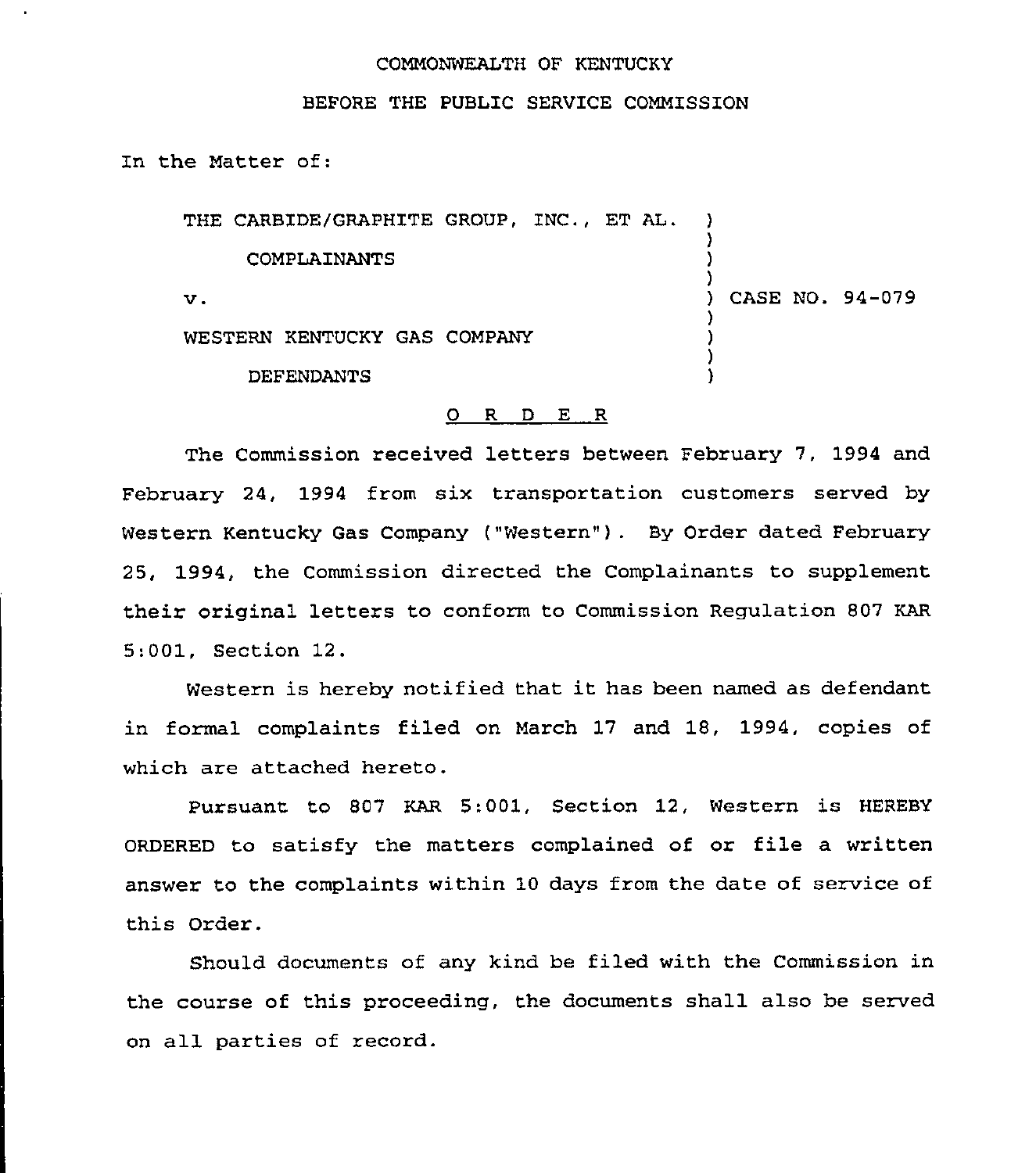PUBLIC SERVICE COMMISSION  $V$ ice Chai

.<br>Beatla<del>n</del>

Commissioner

ATTEST:

<u>Mil</u>

Executive Director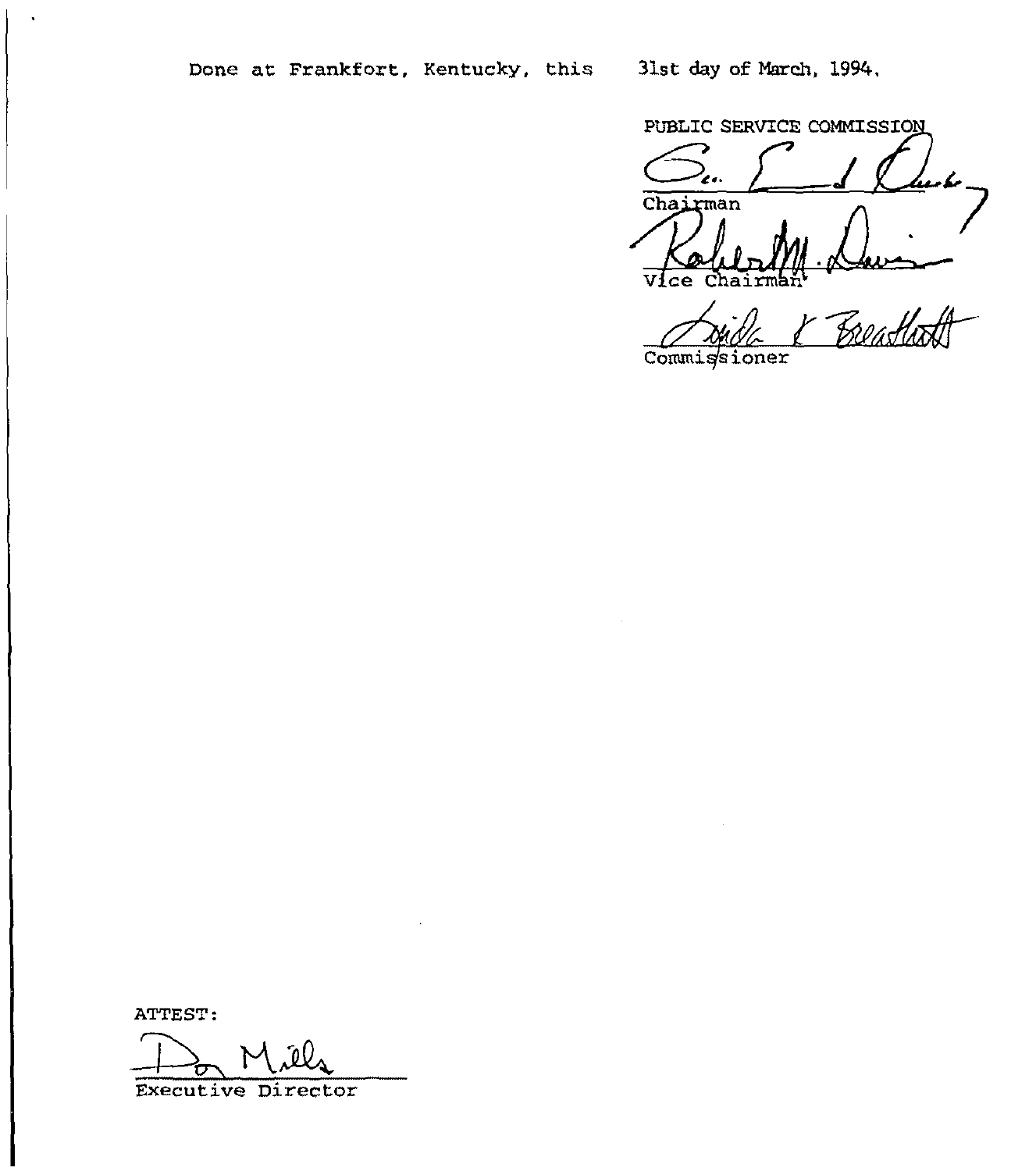## RECEIVED

## COMMONWEALTH OF KENTUCKY MAR 17 1994

BEFORE THE PUBLIC SERVICE COMMISSION

PUBLIC SERVICE<br>COMMISSION

Signet Systems. Inc. vs. Western KY Gas Company of Kentucky Complainant Defendant ) ) ) Case No. 94-079 ) )

IIII<sup>4</sup> \*I~IIII<sup>4</sup> II<sup>4</sup> IIIIIIIIIII<sup>~</sup> I~II <sup>~</sup> IIII~II<sup>~</sup> IIIIIIIIIIIltII<sup>~</sup> II~IIlt 4|<sup>~</sup>IIIII<sup>~</sup> II <sup>~</sup>II<sup>~</sup> I~I<sup>~</sup>

#### **COMPLAINT**

<sup>41</sup> <sup>I</sup> 11114144414~1111444441<sup>1</sup> lllll <sup>~</sup>14114411441<sup>~</sup> 1111<sup>~</sup> I <sup>11414</sup>~444141<sup>~</sup> 111441|411411411~I

Signet Systems, Inc,, for its Complaint states:

÷.

1. It is a customer of Western Kentucky Gas Company. Its address is Tapp Road, Harrodsburg, KY 40330. Its Manager is J. A. Lentz.

2. Western Kentucky Gas is a natural gas distribution company regulated by the PSC. Its mailing address is P.O. Box 866, Owensboro, KY 42302,

3. Signet Systems, Inc. has been transporting gas on Westerns distribution system under the tariff since October, 1990.

4. Western gave notice to Signet Systems, Inc. on or about January 7, 1994 of the cancellation of its transportation service effective February 1, 1994.

5. The transportation service used by Signet Systems, Inc. amounted to an average of 2300 MCF per month for the years 1990 to 1994.

6. Western has consistently transported these volumes without notice that they did not meet the tariff requirements and without any penalty being assessed against Signet Systems, Inc..

7. Based on the notice received on January 7, 1994, Western is now refusing to continue to provide the same service that it has previously.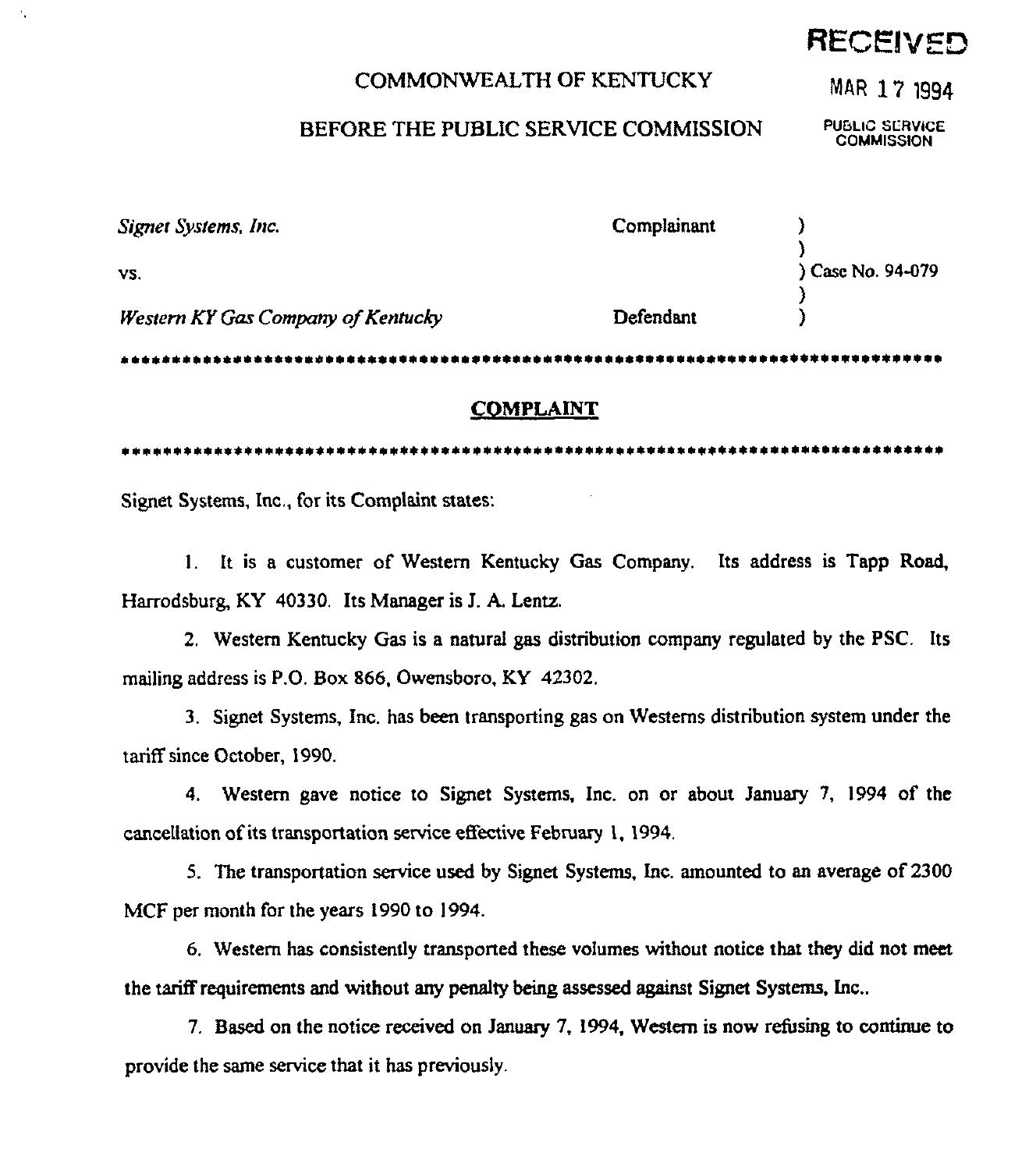8. Signet Systems, Inc. was not notified by Western of any change in its transportation policy which would indicate that the volumes currently transported would not meet the new tariff requirements.

 $\bullet$ 

9. The notice filed in Western's Case No. 93-558 did not indicate that the prior policy of transporting Signet Systems, Inc. level of gas volumes would be discontinued or that Western would no longer waive its policy.

10. Signet Systems, Inc. believes that it meets the tarifF requirements for transportation based on Western's prior policy.

11. Signet Systems, Inc. request that the commission investigate this matter and to determine if Western should be required to continue to transport Signet Systems, Inc.'s volumes of natural gas. In the alternative, we do request that the Commission re-examine the transportation tariffs filed in Case No. 93-558 to determine ifthey are reasonable given Western's change in policy.

**Submitted By:** 

Manager - Facilities and Process Engineering Signet Systems, Inc.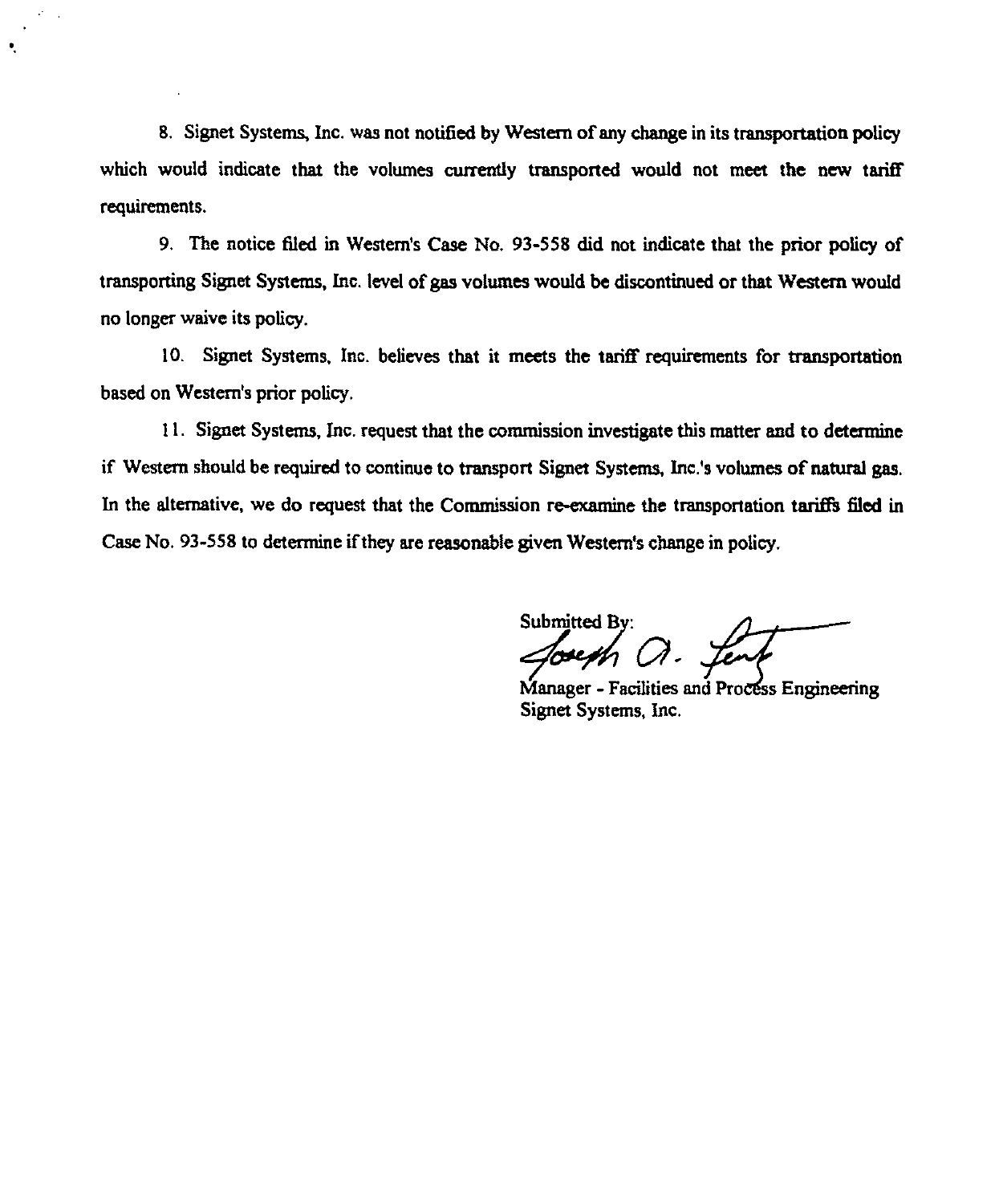## COMMONWEALTH OF KENTUCKY RECEIVED

×.

### BEFORE THE PUBLIC SERVICE COMMISSION MAR 17 1994

International Paper vs Western KY Gas Company of Kentucky PUBLIC SERVICE<br>COMMISSION Complainant) ) )Case No. 94-079 ) Defendant ) \*\*\*\*'0\*'4\*\*\*4'\*\*\*\*\*\*\*\*\*\*\*\*'0\*'k\*\*\*\*\*\*\*\*\*\*\*\*\*\*\*lk\*\*\*\*\*\*\*\*\*\*\*\*\*\*\*\*\*\*lk\*'0\*

#### COMPLAINT

\*\*\*\*\*\*\*4\*\*\*\*\*\*\*\*\*\*\*4\*\*\*\*\*\*\*\*\*\*\*\*\*\*\*\*\*\*\*\*\*\*\*4\*\*\*\*\*\*\*\*\*\*\*\*\*\*\*\*\*\*\*\* International Paper, for its Complaint states:

1. It is <sup>a</sup> customer of western Kentucky Gas Company. Its address is International Place, 6400 Poplar Avenue, Memphis, TN 38197. Its Senior Energy Buyer is Robert I. Ayerst, Jr.

2. Western Kentucky Gas is a natural gas distribution company regulated by the PSC. Its mailing address is P.O. Box 866, Owensboro, KY 42302.

3. International Paper has been transporting gas on Western's distribution system under its applicable tariff since March, 1987 for its manufacturing facility located in Hopkinsville, Kentucky.

4. Western gave notice to International Paper on or about January 7, 1994 of cancellation of its transportation service effective February 1, 1994.

5. The transportation service used by International Paper amounted to an average of 900 MCF per month for the seven year period 1987 to 1994.

6. Western has consistently transported these volumes without any notice that they did not meet its tariff requirements and without any penalty being assessed against International Paper.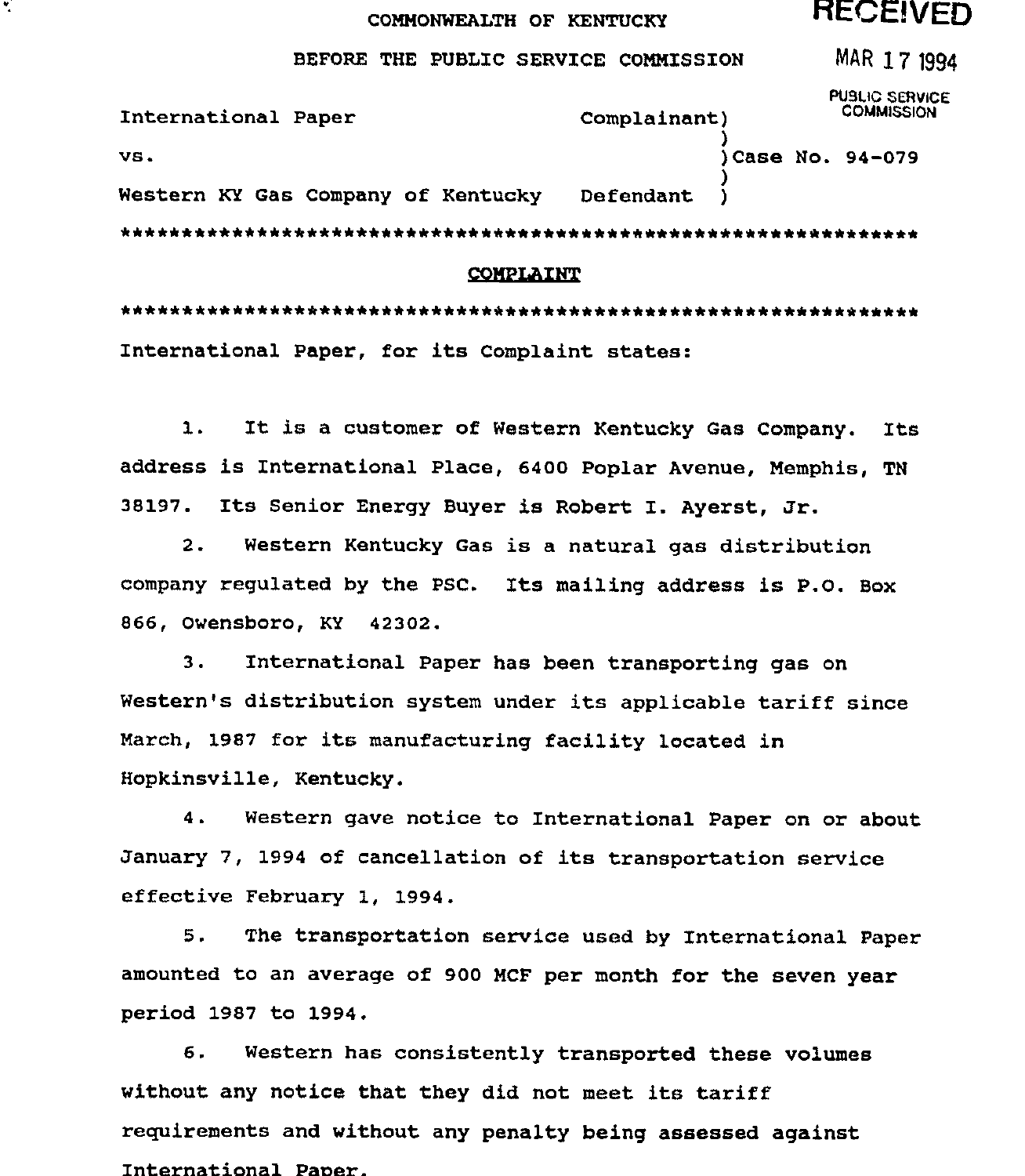7. Based on the notice received on January 7, 1994, Western is abruptly refusing to continue to provide the same service that it has previously rendered.

8. International Paper was not notified by Western of any change in its transportation practices which would indicate that the volumes currently transported would no longer meet its new tariff requirements.

9. The notice filed in Western's Case No. 93-558 did not indicate that transporting International Paper's level of gas volumes would be discontinued under that proposed tariff or that Western would no longer maintain its prior practice in that regard.

10. International paper believes that it meets western's xequirements for transportation based on Western's consistent practice during the past seven years.

11. International Paper requests that the commission investigate this matter and determine if Western should be required to continue to transport International Paper's volumes of natural gas. In the alternative, International Paper requests that the Commission re-examine the txansportation tariffs filed in Case No. 93-558 to determine if they are reasonable given Western's abrupt, unannounced change in past practices to International Paper's detriment.

Submitted By:

Senior Buyer - Energy<br>International Paper

mat 03154ken.doc

 $\bullet$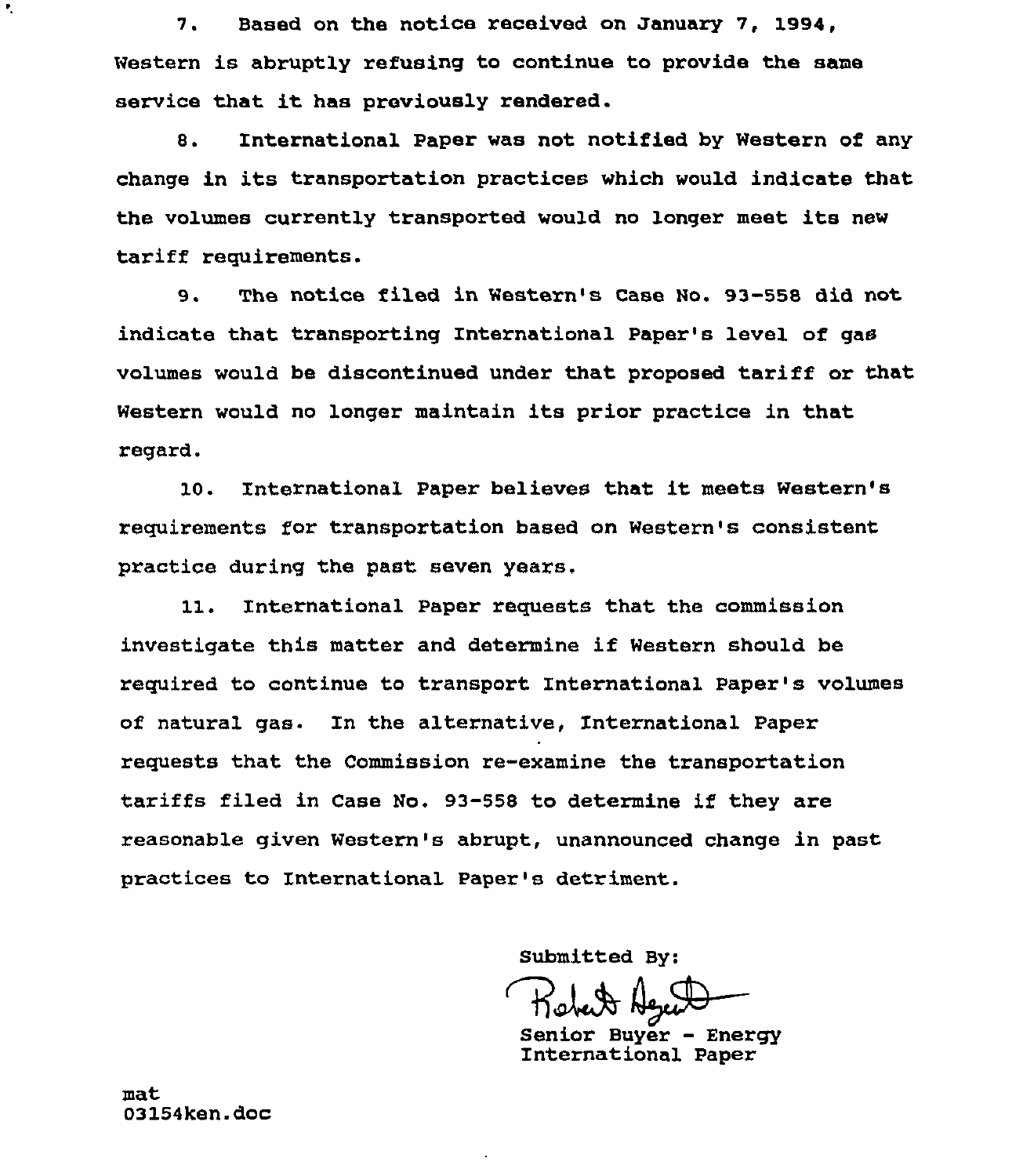## RECEIVED

## COMMONWEALTH OF KENTUCKY MAR 17 1994

## BEFORE THE PUBLIC SERVICE COMMISSION PUBLIC SERVICE

l.ogan's

vs.

٠

Complainant

) Case No. 94-079

) )

) )

# Western Ky Gas Company of Kentucky

Defendant

#### <sup>I</sup><sup>~</sup> 11111111j<sup>~</sup> j 1111~I111<sup>~</sup> j <sup>~</sup>l1111<sup>~</sup> 1111<sup>~</sup> jl <sup>~</sup>jt11j111111jl1<sup>~</sup> 111<sup>~</sup> 111111<sup>~</sup> <sup>I</sup><sup>~</sup> 11<sup>~</sup> 11<sup>~</sup> 11~jl11I<sup>~</sup> <sup>I</sup><sup>~</sup> 11~111

#### COMPLAINT

1111111<sup>~</sup> j Ij111<sup>1</sup> jl 111jl jl ljl jl <sup>~</sup> 1I<sup>~</sup> <sup>I</sup><sup>~</sup> <sup>~</sup><sup>I</sup> Ij 11111I <sup>~</sup> <sup>I</sup><sup>~</sup> 1111ljl jl jl jl 11IjIj111jl jl jl 111111<sup>~</sup> 111<sup>~</sup><sup>I</sup> III111Il 11111<sup>~</sup> 11<sup>~</sup><sup>I</sup> III

Logan's, for its Complaint states:

l. It is a customer of Western Kentucky Gas Company, Its address is P,O. Box 729, Shelbyville, KY 40066-0729. Its principal representative is Howard Logan, Jr.

2. Western Kentucky Gas is a natural gas distribution company regulated by the PSC. Its mailing address is P.O. Box 866, Owensboro, KY 42302.

3. Logan's has been transporting gas on Westerns distribution system under the tariff since March, 1987.

4. Western gave notice to Logan's on or about January 7, 1994 of the cancellation of its transportation service effective February 1, 1994.

5. The transportation service used by Logan's amounted to an average of 3035 MCF per month for the years 1987 to 1994.

6. Western has consistently transported these volumes without notice that they did not meet the tariff requirements and without any penalty being assessed against Logan's.

7. Based on the notice received on January 7, 1994, Western is now refusing to continue to provide the same service that it has previously.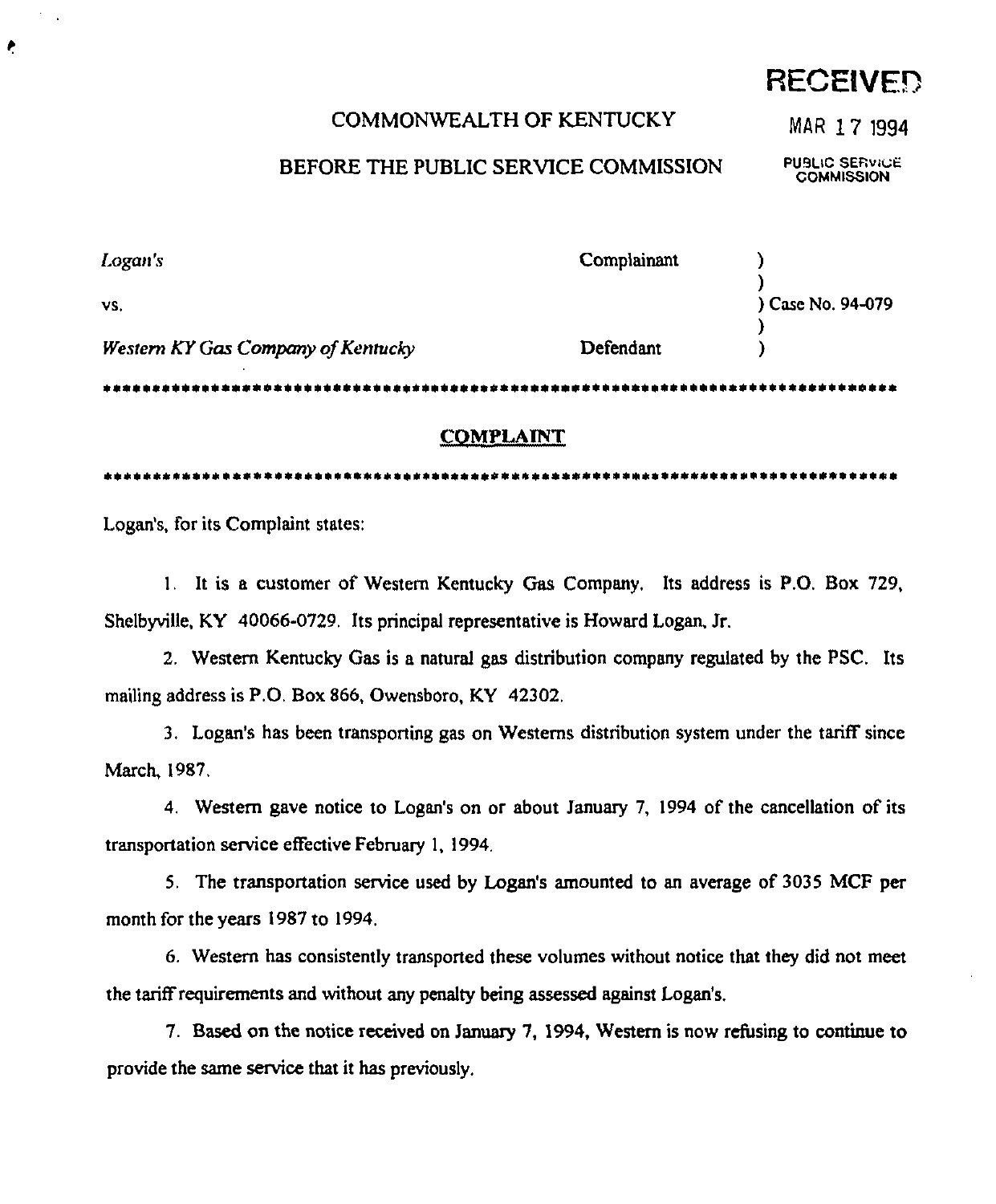8. Logan's was not notified by Western of any change in its transportation policy which would indicate that the volumes currently transported would not meet the new tariff requirements.

 $\pmb{\tau}$ 

9. The notice filed in Western's Case No. 93-558 did not indicate that the prior policy of transporting Logan's level of gas volumes would be discontinued or that Western would no longer waive its policy.

10. Logan's believes that it meets the tarifF requirements for transportation based on Western's prior policy.

11. Logan's request that the commission investigate this matter and to determine if Western should be required to continue to transport Logan's's volumes of natural gas. In the alternative, we do request that the Commission re-examine the transportation tariffs filed in Case No. 93-558 to determine if they are reasonable given Western's change in policy.

Submitted By:

Howard Logan, Jr. Logan's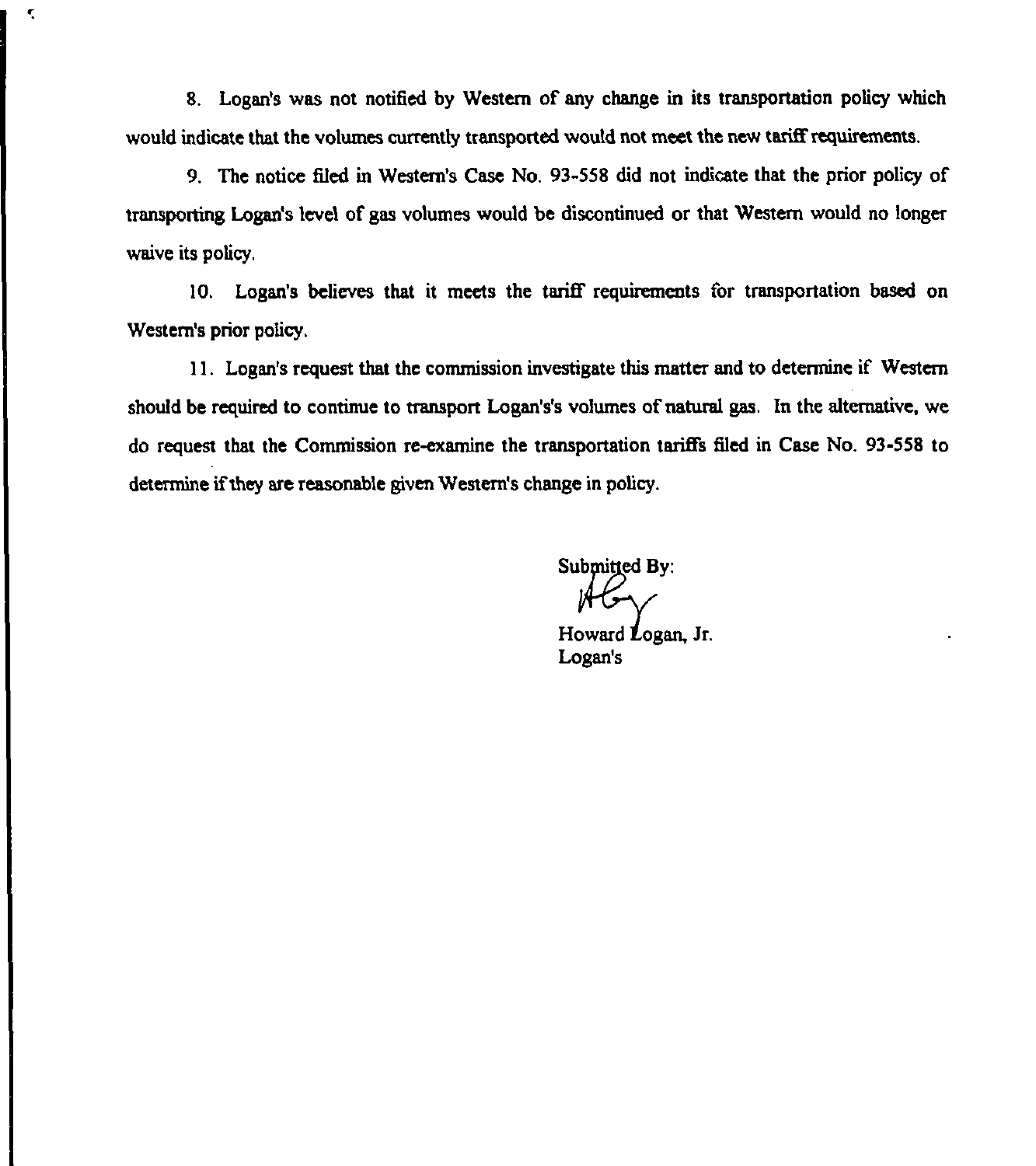#### COMMONWEALTH OF KENTUCKY

#### BEFORE THE PUBLIC SERVICE COMMISSION

| Universal Fasteners, Inc.          | Complainant |                 |
|------------------------------------|-------------|-----------------|
| VS.                                |             | Case No. 94-079 |
| Western KY Gas Company of Kentucky | Defendant   |                 |
| ****************                   |             | .               |

#### **COMPLAINT**

<sup>~</sup> 11j 111<sup>~</sup><sup>t</sup> jl <sup>1</sup>11<sup>4</sup> 111<sup>~</sup> tI 1jt 11<sup>4</sup> <sup>~</sup> 1<sup>~</sup> j <sup>4</sup> 11tII 1<sup>4</sup> 1tIt tjItj tj tI tI <sup>4</sup> jl 111<sup>~</sup> 1j <sup>4</sup>11j <sup>4</sup> <sup>~</sup> 11<sup>4</sup> I<sup>1</sup><sup>~</sup>tI <sup>~</sup> 1111I <sup>1</sup>1111~1~j 111

Universal Fasteners, Inc., for its Complaint states:

 $\ddotsc$ 

l. It is a customer of Western Kentucky Gas Company. Its address is P.O. Box 240, Lawrenceburg, KY 40342. Its Purchasing Coordinator is Phillip Roddy.

2. Western Kentucky Gas is a natural gas distribution company regulated by the PSC. Its mailing address is P.O. Box 866, Owensboro, KY 42302.

3. Universal Fasteners, Inc. has been transporting gas on Westerns distribution system under the tariff since March, 1987.

4. Western gave notice to Universal Fasteners, Inc. on or about January 7, 1994 of the cancellation of its transportation service effective February 1, 1994.

5. The transportation service used by Universal Fasteners, Inc. amounted to an average of 2800 MCF per month for the years 1987 to 1994.

6. Western has consistently transported these volumes without notice that they did not meet the tariff requirements and without any penalty being assessed against Universal Fasteners, Inc..

7. Based on the notice received on January 7, 1994, Western is now refusing to continue to provide the same service that it has previously.

RECEIVED

MAR 18 1994

PUSLIC SERVICI<br>COMMISSION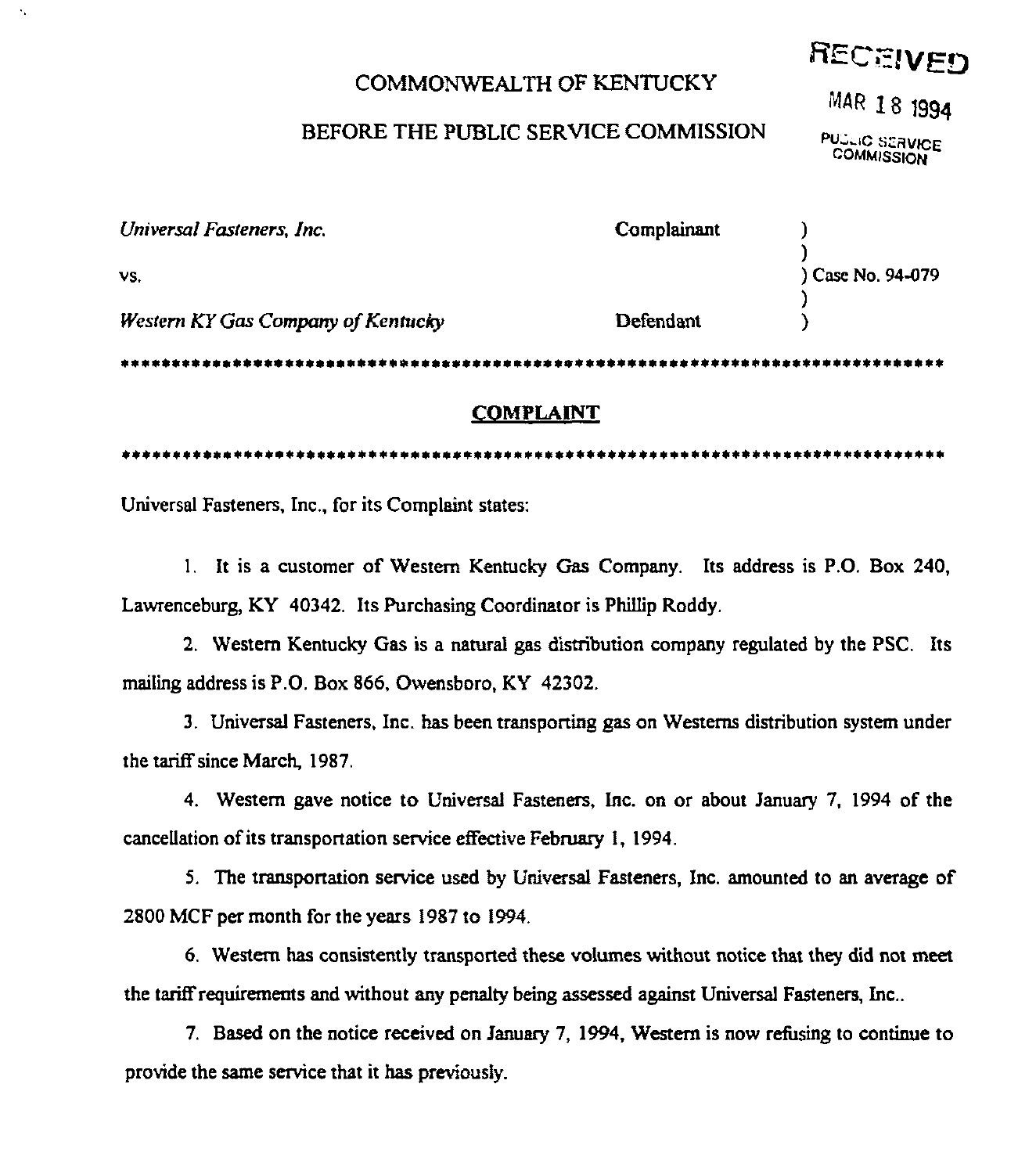8. Universal Fasteners, Inc. was not notified by Western of any change in its transportation policy which would indicate that the volumes currently transported would not meet the new tariff requirements.

9. The notice filed in Western's Case No. 93-558 did not indicate that the prior policy of transporting Universal Fasteners, Inc. level of gas volumes would be discontinued or that Western would no longer waive its policy.

10. Universal Fasteners, Inc. believes that it meets the tariff requirements for transportation based on Western's prior policy.

11. Universal Fasteners, Inc. request that the commission investigate this matter and to determine if Western should be required to continue to transport Universal Fasteners, Inc.'s volumes of natural gas. In the alternative, we do request that the Commission re-examine the transportation tariffs filed in Case No. 93-558 to determine if they are reasonable given Western's change in policy.

Submitted By:

Purchasing Coordinator Universal Fasteners, Inc.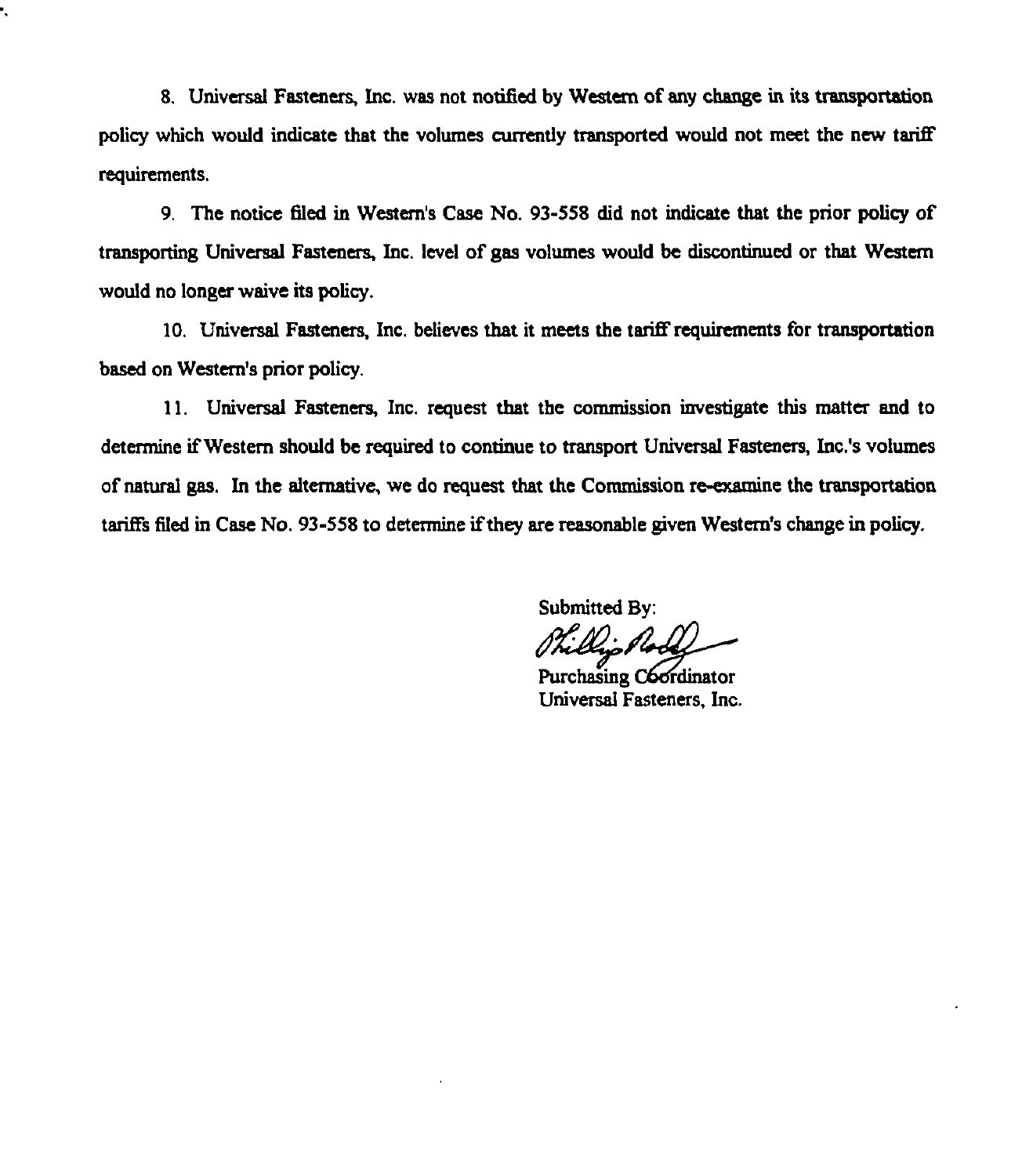## **RECEIVED**

#### COMMONWEALTH OF KENTUCKY

BEFORE THE PUBLIC SERVICE COMMISSION

MAR 18 1994

PUBLIC SERvlce COMMISSION

| <b>American Greetings</b>            | Complainant |                   |  |  |
|--------------------------------------|-------------|-------------------|--|--|
| VS.                                  |             | ) Case No. 94-079 |  |  |
| Western KY Gas Company of Kentucky   | Defendant   |                   |  |  |
| ************************************ |             |                   |  |  |

#### **COMPLAINT**

0N <sup>N</sup> I <sup>A</sup> I11Ila0110ItallII <sup>~</sup> II <sup>~</sup> <sup>1</sup>11111IN<sup>~</sup> IOII1 <sup>~</sup> 1al11 100111all\01aaa11 <sup>N</sup> I1aaa1 ~ I

American Greetings, for its Complaint states;

۳

l. It is a customer of Western Kentucky Gas Company. Its address is 2601 Lebanon Road, Danville, KY 40423. Its Plant Engineer is Tom Rogers.

2. Western Kentucky Gas is a natural gas distribution company regulated by the PSC. Its mailing address is P.O. Box 866, Owensboro, KY 42302.

3. American Greetings has been transporting gas on Westerns distribution system under the tarifF since February, 1987.

4 Western gave notice to American Greetings on or about January 6. 1994 of the cancellation of its transportation service effective February 1, 1994.

5. The transportation service used by American Greetings amounted to an average of 2300 MCF per month for the years 1987 to 1994.

6 Western has consistently transported these volumes without notice that they did not meet the tariff requirements and without any penalty being assessed against American Greetings.

7. Based on the notice received on January 6, 1994, Western is now refusing to continue to provide the same service that it has previously.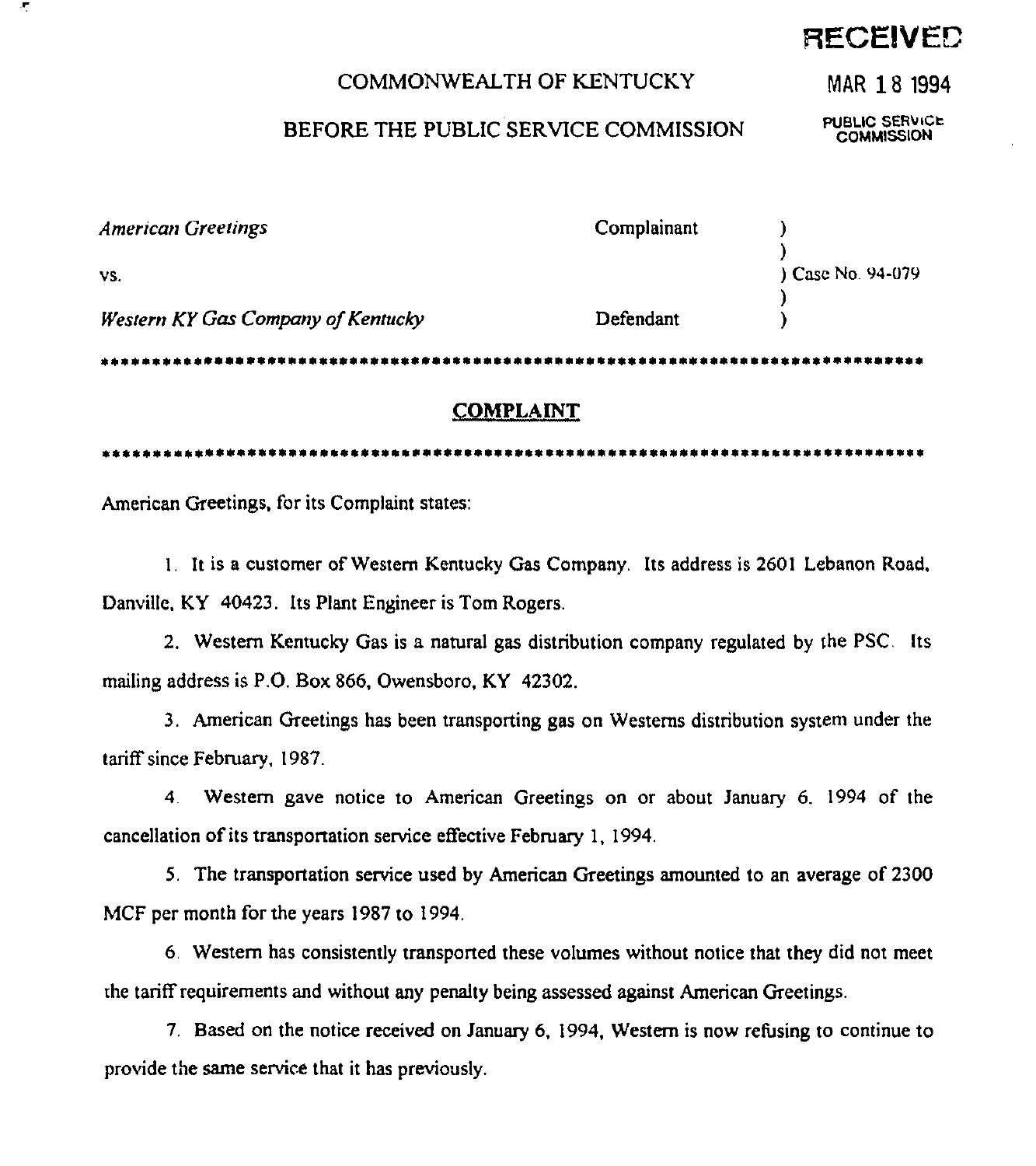8. American Greetings was not notified by Western of any change in its transportation policy which would indicate that the volumes currently transported would not meet the new tariff requirements.

9. The notice 6led in Western's Case No. 93-558 did not indicate that the prior policy of transporting American Geetings level of gas volumes would be discontinued or that Western would no longer waive its policy.

10. American Greetings believes that it meets the tariff requirements for transportation based on Western's prior policy.

11. American Greetings request that the commission investigate this matter and to determine ifWestern should be required to continue to transport American Greetings's volumes of natural gas. In the alternative, we do request that the Commission re-examine the transportation tariffs filed in Case No. 93-558 to determine if they are reasonable given Western's change in policy.

**Submitted By** 

Plant Engineer **American Greetings**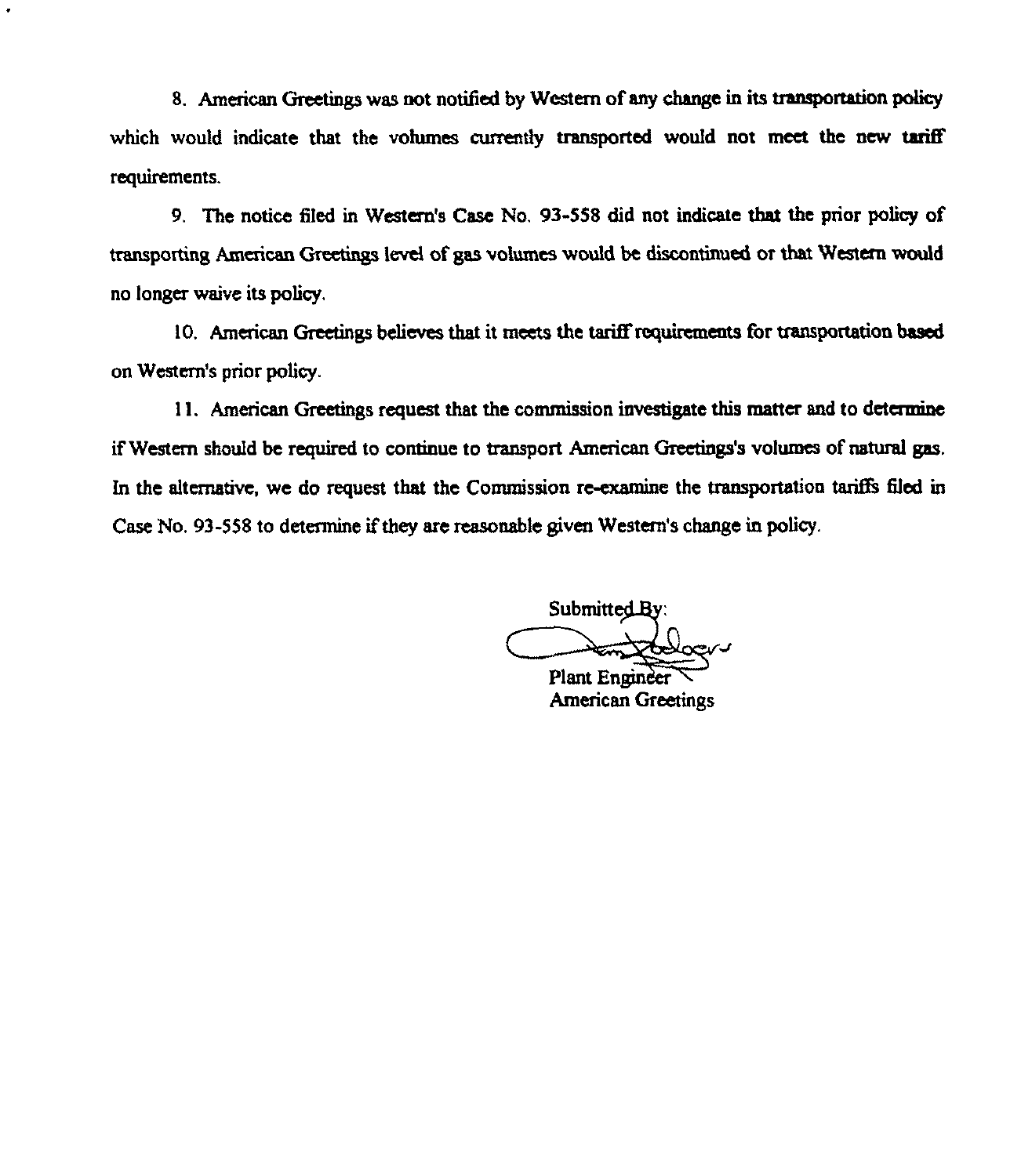#### COMMONWEALTH OF KENTUCKY

#### BEFORE THE PUBLIC SERVICE COMMISSION

MAR 18 1994

RECEIVED

PUBLIC SERVICE . **COMMISSION** 

| <b>Western Kentucky Hospital Services, Inc.</b> | Complainant |                  |
|-------------------------------------------------|-------------|------------------|
| VS.                                             |             | ) Case No. 94-79 |
| Western KY Gas Company of Kentucky              | Defendant   | 94-079           |
|                                                 |             |                  |

#### **COMPLAINT**

<sup>~</sup> <sup>0</sup> <sup>~</sup> 14Oelte1v t111<sup>~</sup> <sup>4</sup> <sup>~</sup> 11111levl 1+111<sup>~</sup> 1<sup>~</sup> II <sup>~</sup>Oell04 I <sup>~</sup>Oll vv <sup>0</sup> 1EO <sup>~</sup> 1<sup>~</sup> lee1ev II% tel II1<sup>14</sup> <sup>~</sup> <sup>~</sup> <sup>11</sup> II+5

Western Kentucky Hospital Services, Inc. (WKHS), for its Complaint states:

 $\ddot{\phantom{0}}$ 

l. It is a customer of Western Kentucky Gas Company. Its address is 2608 North Main Street, Madisonville, KY 42431. Executive Vice President is Richard V. Harris.

2. Western Kentucky Gas is a natural gas distribution company regulated by the PSC. Its mailing address is P.O, Box 866, Owensboro, KY 42302

3. WKHS has been transporting gas on Westerns distribution system under the tariff since December, 1990.

4. Western gave notice to WKHS on or about January 7, 1994 of the cancellation of its transportation service effective February I, 1994.

5. The transportation service used by WKHS amounted to an average of 2500 MCF per month for the years 1991 to 1994.

6. Western has consistently transported these volumes without notice that they did not meet the tariff requirements and without any penalty being assessed against WKHS.

7. Based on the notice received on January 7, 1994, Western is now refusing to continue to provide the same service that it has previously.